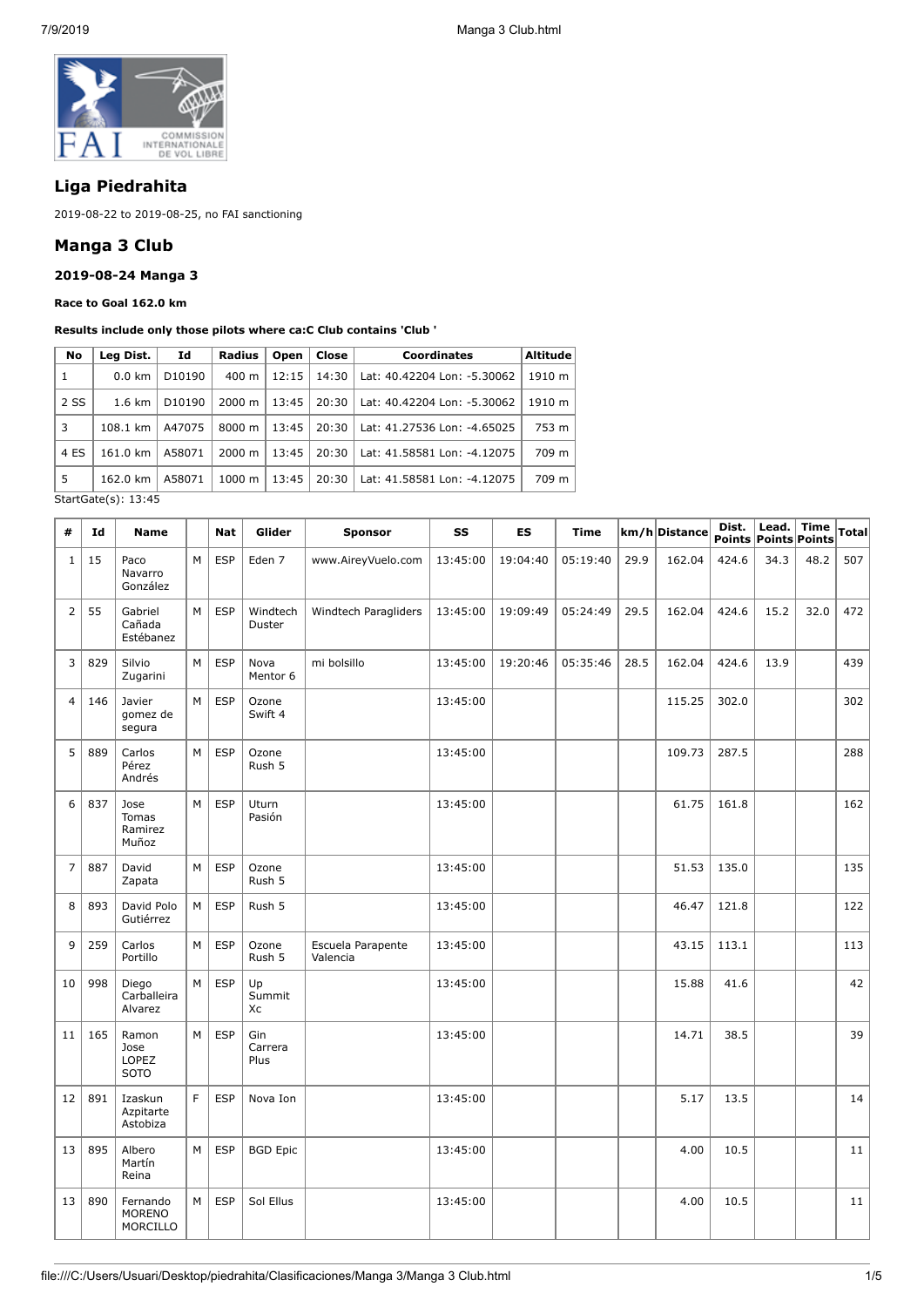| #               | Id  | <b>Name</b>                     |   | <b>Nat</b> | Glider    | <b>Sponsor</b> | SS       | ES | Time | km/h Distance Points Points Points Points   vu | Dist. | $\vert$ Lead. $\vert$ Time $\vert$ Total |    |
|-----------------|-----|---------------------------------|---|------------|-----------|----------------|----------|----|------|------------------------------------------------|-------|------------------------------------------|----|
| 13 <sup>1</sup> | 896 | Aitor Juan<br>Martín<br>Mostaza | M | <b>ESP</b> | Sol Ellus |                | 13:45:00 |    |      | 4.00                                           | 10.5  |                                          | ᆠᆂ |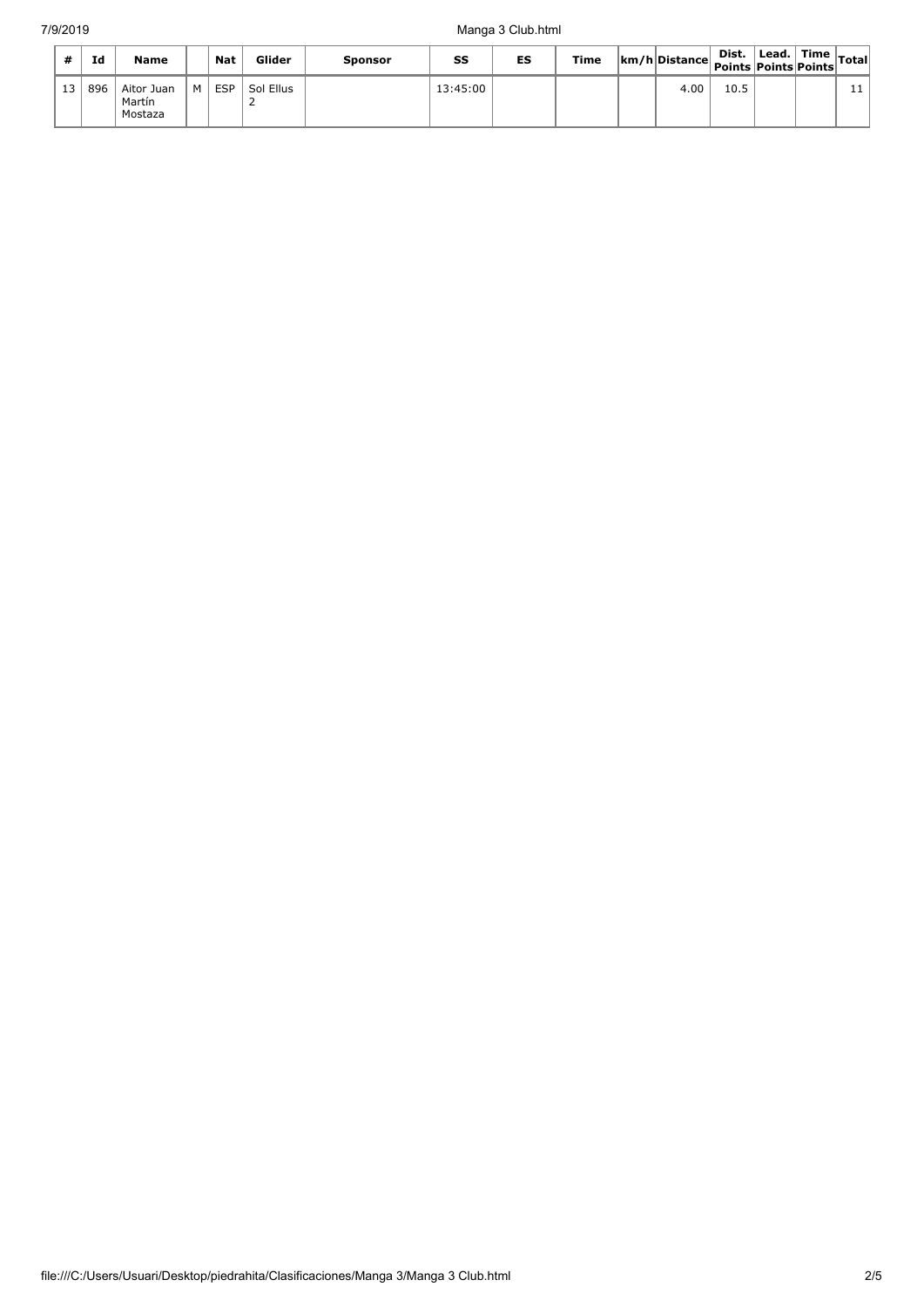7/9/2019 Manga 3 Club.html

**Pilots absent from task (ABS)**

**Id Name**

**Pilots not yet processed (NYP)**

**Id Name**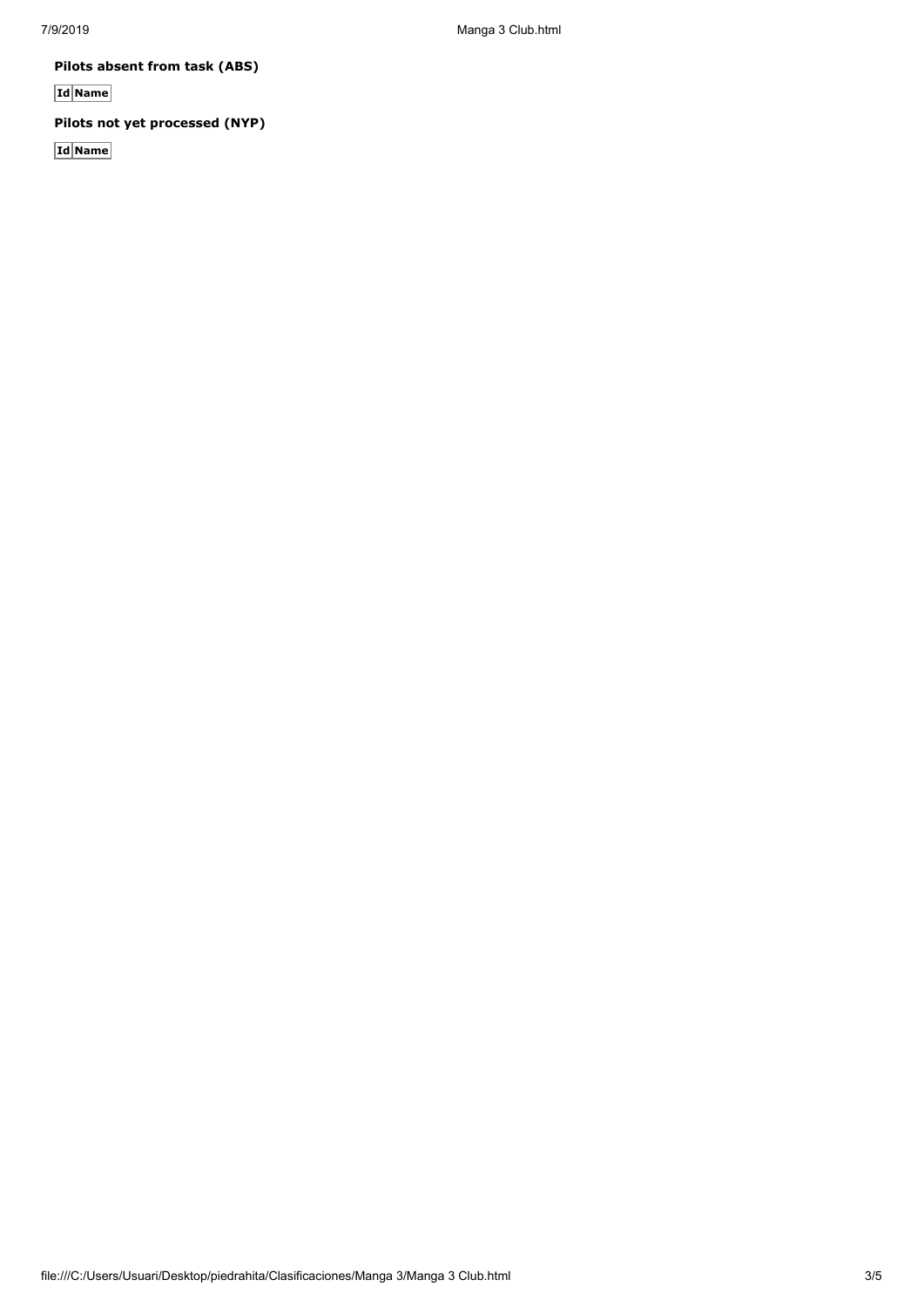### **Task statistics**

| param                           | value                     |
|---------------------------------|---------------------------|
| ss distance                     | 159.435                   |
| task_distance                   | 162.035                   |
| launch_to_ess_distance          | 161.035                   |
| no_of_pilots_present            | 90                        |
| no_of_pilots_flying             | 89                        |
| no_of_pilots_lo                 | 45                        |
| no_of_pilots_reaching_nom_dist  | 80                        |
| no_of_pilots_reaching_es        | 45                        |
| no_of_pilots_reaching_goal      | 44                        |
| sum_flown_distance              | 10192.207                 |
| best_dist                       | 162.035                   |
| best_time                       | 3.66972222222222          |
| worst time                      | 5.69583333333333          |
| no_of_pilots_in_competition     | 91                        |
| no of pilots landed before stop | 0                         |
| sum_dist_over_min               | 9842.858                  |
| sum_real_dist_over_min          | 9842.858                  |
| sum_flown_distances             | 10192.207                 |
| best_real_dist                  | 162.035                   |
| last_start_time                 | 2019-08-24T13:45:00+02:00 |
| first_start_time                | 2019-08-24T13:45:00+02:00 |
| first_finish_time               | 2019-08-24T17:25:11+02:00 |
| max_time_to_get_time_points     | 5.58537412750727          |
| no_of_pilots_with_time_points   | 39                        |
| qoalratio                       | 0.49438202247191          |
| arrival_weight                  | 0                         |
| departure_weight                | 0                         |
| leading_weight                  | 0.100694119599585         |
| time_weight                     | 0.474700849540902         |
| distance_weight                 | 0.424605030859513         |
| smallest_leading_coefficient    | 2.4625271099773           |
| available_points_distance       | 424.605030859513          |
| available_points_time           | 424.700849540902          |
| available_points_departure      | 0                         |
| available_points_leading        | 150.694119599585          |
| available_points_arrival        | 0                         |
| time_validity                   | 1                         |
| launch_validity                 | 1                         |
| distance_validity               | 1                         |
| stop_validity                   | 1                         |
| day_quality                     | 1                         |
| ftv_day_validity                | 1                         |
| time_points_stop_correction     | 0                         |

## **Scoring formula settings**

**param value**